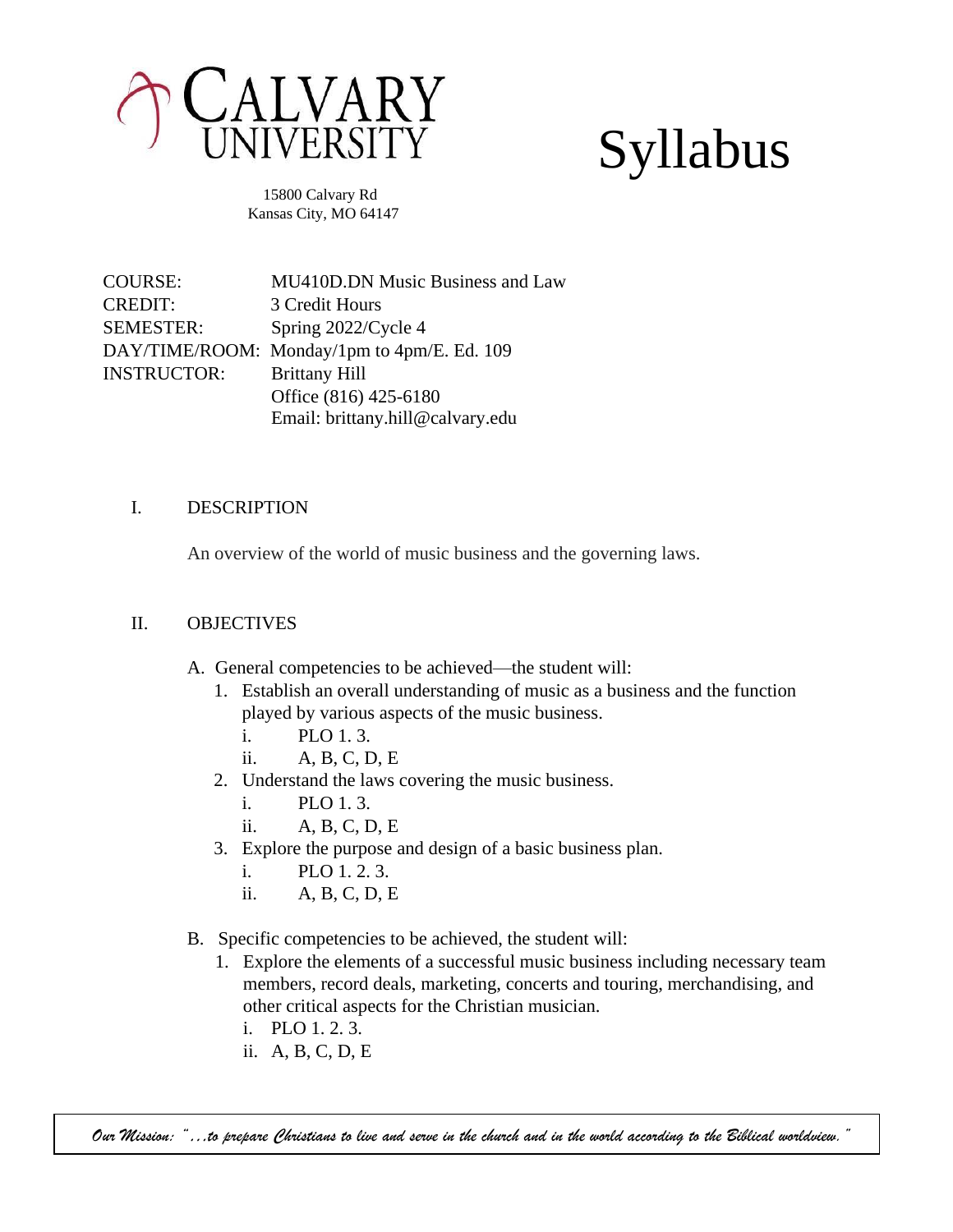- 2. Research and demonstrate a sound understanding of the issues of copyright, contract, merchandising, and other areas of law pertaining to the Christian musician.
	- i. PLO 1. 2. 3.
	- ii. A, B, C, D, E
- 3. Create a dynamic business plan and implement it.
	- i. PLO 1. 2. 3.
	- ii. A, B, C, D, E

#### III. REQUIREMENTS

- A. You MUST purchase the text book: **All You Need to Know About the Music Business: 10th Edition** by Passman, Donald S. [Pu](https://www.amazon.com/s/ref=dp_byline_sr_book_1?ie=UTF8&field-author=Donald+S.+Passman&text=Donald+S.+Passman&sort=relevancerank&search-alias=books)blished by Simon & Schuster.
- B. Complete the required weekly reading and writing assignments. \* **Assignments** are due at class time or on the date assigned.
- C. Prepare a research project and presentation on an aspect of music as a business. The paper should be approximately 1250 words long (5 pages, double-spaced, 12 pt. type) with at least 3 sources. The presentation should be 10 minutes long.
- D. Prepare a detailed business plan and supporting presentation for yourself that can be implemented after completion of this class.
- E. Attendance is required for this course. One or more absences will reflect negatively on your final grade.

#### IV. METHODS

- A. In-class teaching methods will include lecture, discussion, demonstration, video, and oral reports.
- B. Out of class methods will include reading, study, written assignments, assigned projects, research, and preparation for oral reports.

#### V. GRADING

| Weekly assignments and in-class attendance | 20%  |
|--------------------------------------------|------|
| Research project and presentation          | 40\% |
| <b>Business Plan and presentation</b>      | 40%  |

• **Assignments** are due at class time or on the date assign. Papers and reading assignments must be completed **on time**. **NO EXCEPTIONS.** 

#### VI. MATERIALS

#### *The Bible*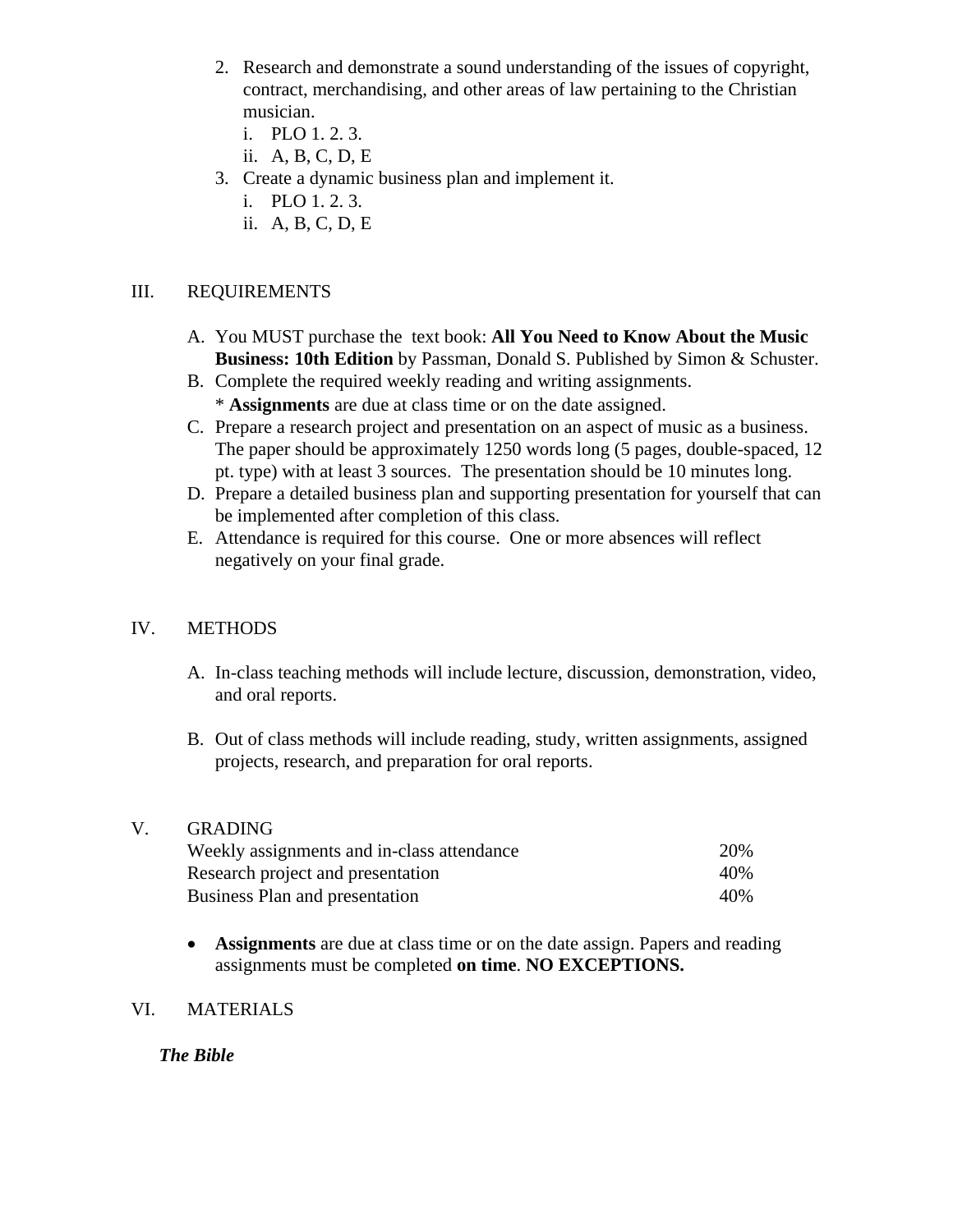**All You Need to Know About the Music Business: 10th Edition** by Passman, Donald S. [Pu](https://www.amazon.com/s/ref=dp_byline_sr_book_1?ie=UTF8&field-author=Donald+S.+Passman&text=Donald+S.+Passman&sort=relevancerank&search-alias=books)blished by Simon & Schuster; 10 edition (October 29, 2019) **ISBN-10: 1501122185 ISBN-13: 978-1501122187** New: \$35.00

#### VII. OTHER IMPORTANT INFORMATION

The Bible is a required textbook in every course at Calvary University. To facilitate academic level study, students are required to use for assignments and research an English translation or version of the Bible based on formal equivalence (*meaning that the translation is generally word-for-word from the original languages*), including any of the following: New American Standard (NASB, English Standard Version (ESV), New King James (NKJV), or King James (KJV). Other translations and versions based on dynamic equivalence (*paraphrases, and thought-for-thought translations like NLT and NIV*) may be used as supplemental sources. Please ask the professor if you have questions about a particular translation or version.

Students with disabilities have the responsibility of informing the Accommodations Support Coordinator [\(aso@calvary.edu\)](mailto:aso@calvary.edu) of any disabling condition that may require support.

*Plagiarism is defined as copying any part of a book or paper without identifying the author. This also includes taking another person's ideas and presenting them as your own.*

The Clark Academic Center (learning@calvary.edu) is dedicated to providing free academic assistance for Calvary University students. Student tutors aid with all facets of the writing process, tutor in various subject areas, prepare students for exams and facilitate tests. Please take advantage of this service.

All class papers must follow the Turabian style according to A Manual for Writers of Research Papers, Theses, and Dissertations, 8th edition and the Calvary Style Guide, 2019 update.

In-class attendance and discussion is mandatory and is part of the student's overall final grade.

Grading Scale: See grading scale in the university catalog.